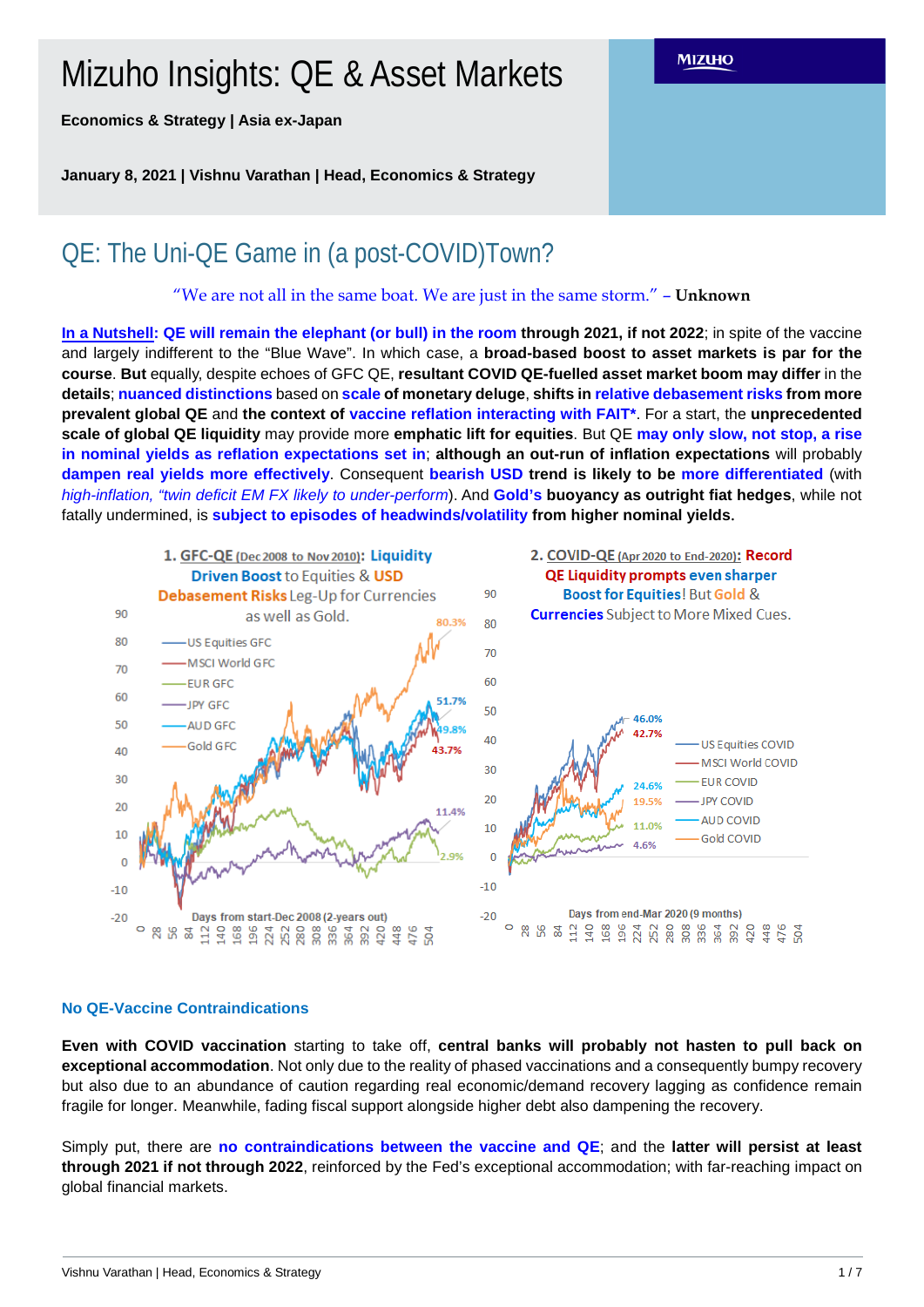#### **Show Me the Money!**



As such, **global asset markets are poised for unprecedented QE liquidity**. By way of comparison **24-months out from (GFC) QE** being initiated in November 2008, the **Fed had pumped out \$240bn** (increased sizably to *\$1.5trln* over a *30-month period; mid-2008 to end-2010*) compared to a **staggering \$3.4trln in COVID QE in the nine months to end-2020**; with **another \$1.44trln on the tap for 2021** at a committed \$120bn/mth QE pace.



### **Equity Market Bulls Seduced by Liquidity**

While QE-equity market relationship is not one-to-one, continued infusion of liquidity in a low interest-rate and aggressively yield-seeking environment is **likely to lift US and global equities further**. Albeit subject to air pockets amid headline risks in a stubbornly uncertain global climate. Already **US and global equities, boosted by COVID QE, in the nine months to end-2020 were up almost as much as post-GFC rallies till end-2010**.

#### **FAIT Drives Real-Nominal Yield Wedge …**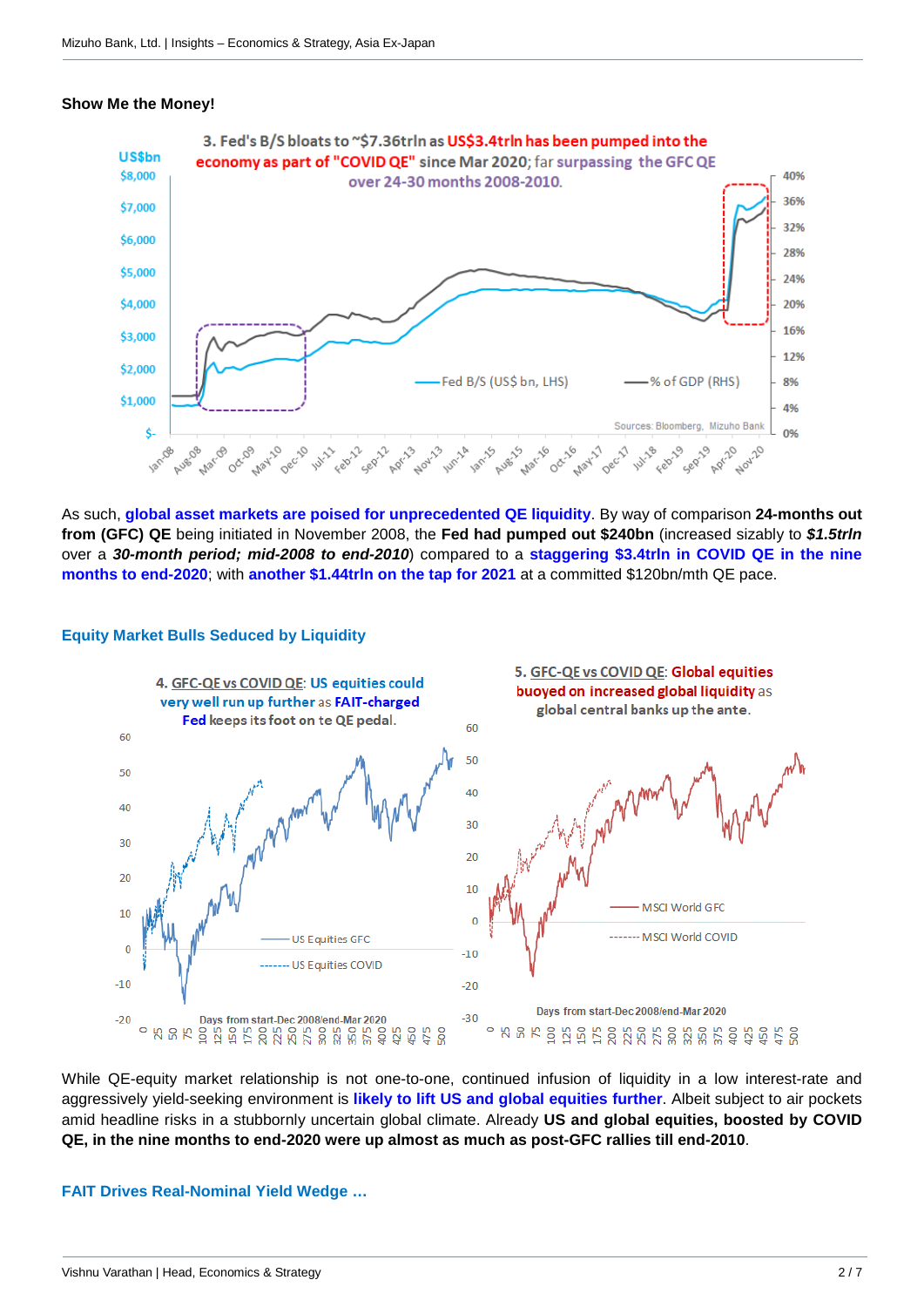

By and large, **QE aimed at buying bonds will help to lower yield**; which became more apparent with "Operation Twist" (longer end UST purchases) as in 2011. But with **UST yields already exceptionally low**, and vaccine **optimism driving demand recovery hopes**, continuation of **COVID QE** in 2021is **unlikely to significantly and sustainably reverse** a bias for slightly **firmer (nominal) UST yields**.

Nonetheless, the **Fed's paradigm shift to flexible average inflation targeting** (FAIT\*) in policy mandate to deliberately allow the economy (both inflation and the job market) to run hot for a period of time to compensate for prior undershoot, a **wedge between inflation expectations** (represented by 10Y breakeven/BE) **and UST yields** may be expected.

Specifically, **UST yields are likely to be better anchored** on exceptional and deliberately extended policy accommodation (by mandate) whereas **inflation expectations more susceptible to being lifted by re-flation expectations** (driven by vaccine-driven demand recovery hopes, US fiscal support/infrastructure boost amid 'Blue Wave' and/or other cost-push factors). The resulting phenomenon of **buoyant, if not upwardly biased** (nominal) **UST yields, but fairly well-suppressed real yields**.

#### **Dampening the USD**



**Soft, if not softening, real US yields** in turn set the stage for **entrenched bearish USD trend**; which has been **supported by the COVID 'USD Smile'** dynamics (consistent with a weaker USD as economic conditions turn less negative, thereby **reducing safe-haven USD demand**, *yet* at the same time **sustaining the Fed's exceptional accommodation** on an abundance of caution).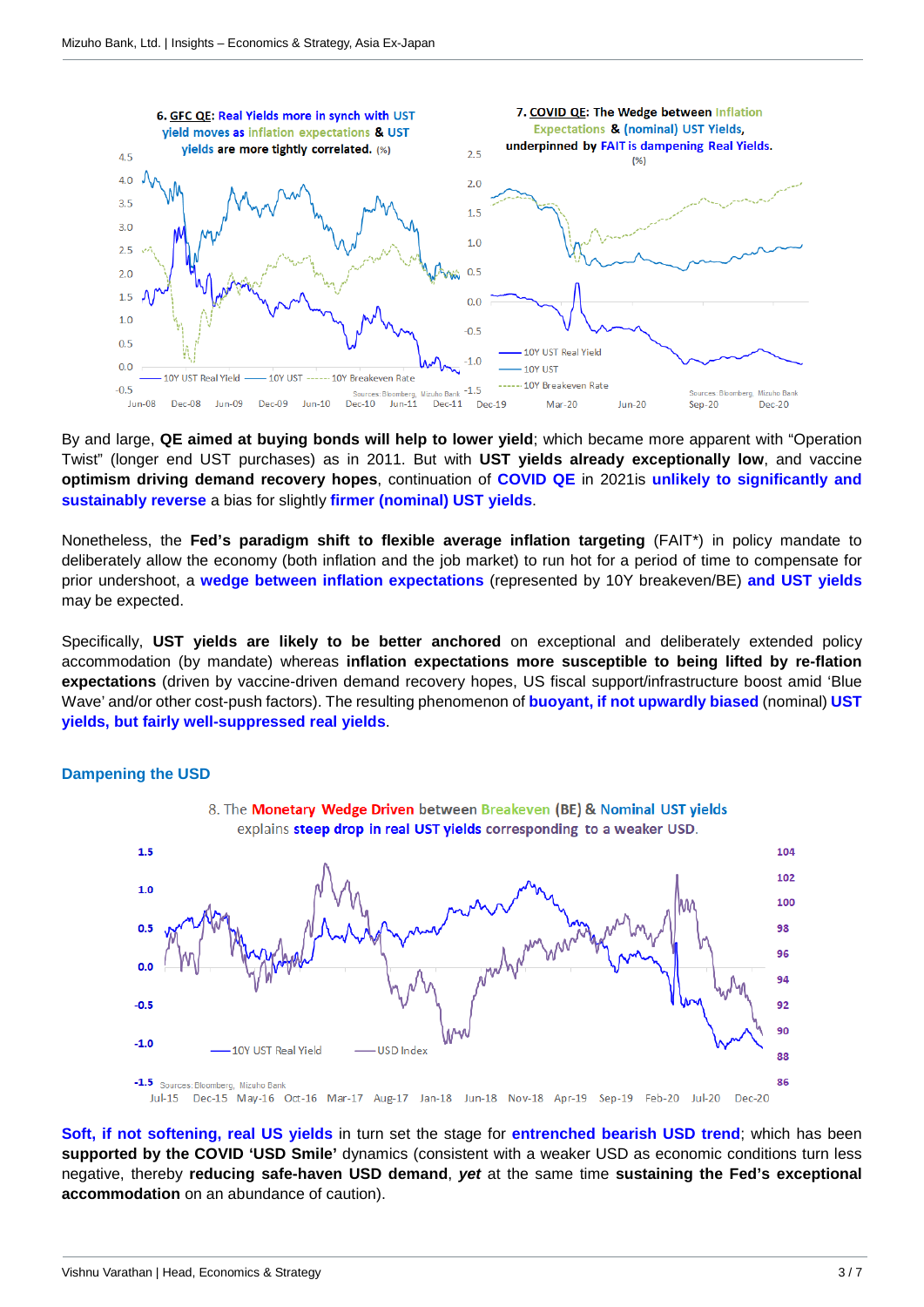And this bearish USD may **potentially be accentuated against "COVID JPY" as incentives for, if not coercion of, aggressive yield-seeking intensifies** in an ultra-low/negative rates world being continually flushed with cheap money. That is to say, the **USD mounts a serious challenge for dominance as the main funding currency**. What's more, **EUR and JPY buoyancy** already derived **from C/A surplus positions** are further **sharpened by widening US "twin deficit"**.



But it is an oversimplification to pin EUR and JPY upside bias on one-dimensional factors. Fact is, **fragile Euro-zone conditions and stretched short USD bets will amplify latent volatility in EUR markets**. Especially given the ECB's concerted asset purchases in the context of its discomfort with extended EUR strength.

Similarly, the **BoJ's apprehensions about excessive JPY strength** (notably USD/JPY falling below the psychological 100 level) **backed by more active asset purchase (QQE)** mean that **while JPY may be under upward pressures, it may not quite surge as much as it did during GFC**; especially on the combination of "Three Arrows" revival, BOJ activism and wider UST-JGB spreads.

#### **Debasement & Reflation**

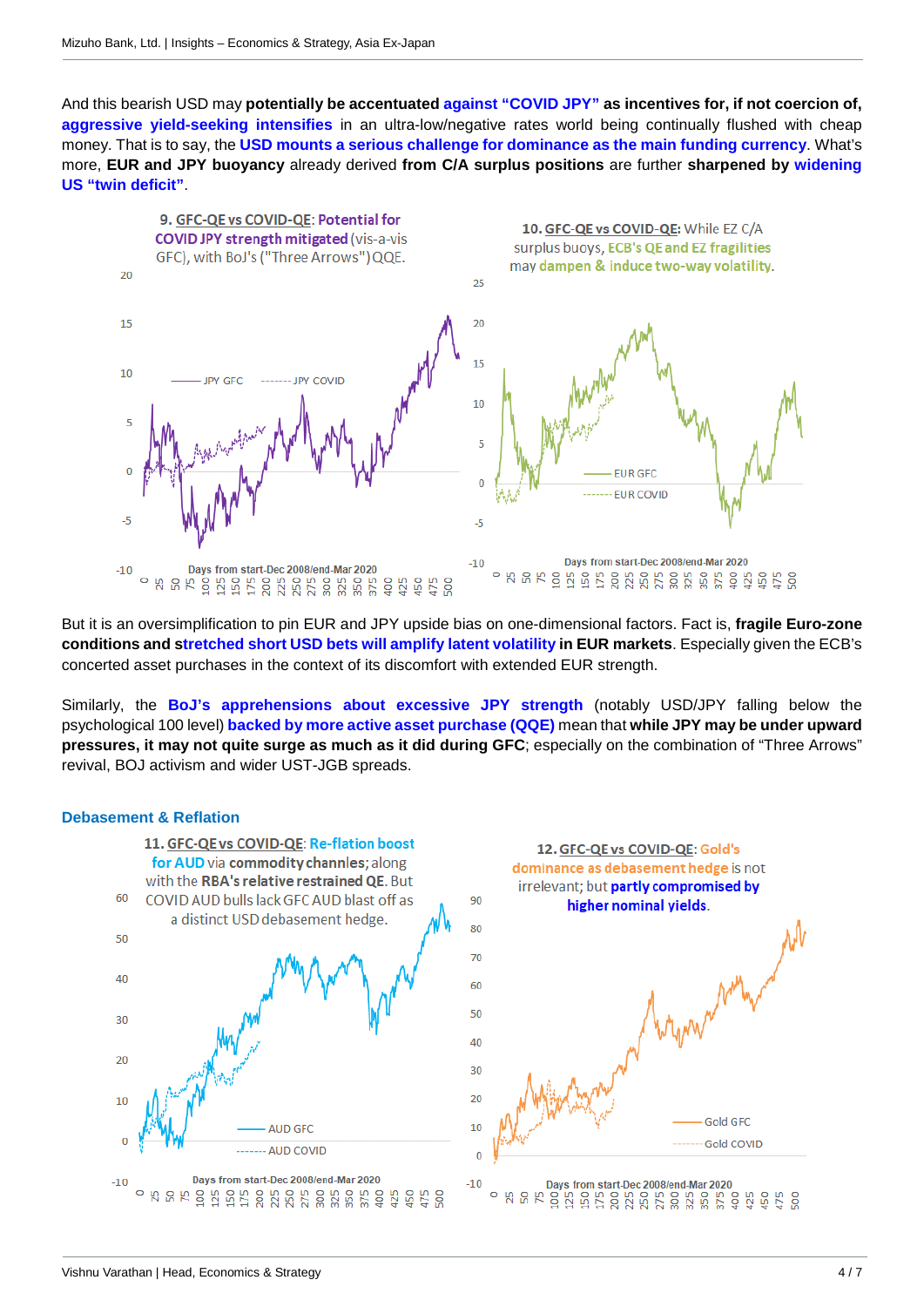The **most prominent feature of QE** though is the **deluge of USD liquidity created** and the **attendant risks of USD debasement**. But unlike the GFC experience this round of USD debasement risks are **complicated, and partly mitigated, by** the confluence of; i) wider adoption of QE by global central banks resulting in a **broader fiat debasement concern**, and; ii) **coincident reflation expectations** being driven by vaccine optimism (resulting in rising nominal yields and commodity prices). Which is to say, **room to run on COVID QE** for debasement hedge assets such as **Gold and AUD may fall short of GFC-QE gains**.

**Higher nominal UST yields conspiring with** in a world with **more prevalent global QE** (amongst Major as well as EM central banks) **diminishes** the **case to hedge for narrow USD debasement risks with other fiat currencies**. In other words, **unmitigated USD sell-off from (COVID) QE is now subject to checks**.

Accordingly, **AUD's COVID QE allure, while underpinned by reflation-commodity channels, may not be as stark as that during GFC QE**, **given its attraction as an emphatic proxy for USD debasement hedge is softened by the RBA QE** (though to be sure, this is pales relative to the Fed's QE).

**Gold bulls too** may have cause to be relatively **more restrained**. To be sure, **Gold's advantage as a hedge against wider fiat currency hedge is undisputed**. In addition, Gold also arguably hedges against reflation (although this is just the other side of the fiat hedge). However, what is often overlooked by reflation arguments is that **being a zeroyielding asset, Gold's allure may be eroded by rising UST yields**. **Especially as** vaccine-driven **demand recovery hopes catalyze reallocation away from Gold into industrial metals**.

### **Steeper Curve & Sharper Differentiation**



With USD sell-off premised on debasement risks (from the Fed's QE) being tempered by the notion of relative QE elsewhere (including EM economies), then a **steeper UST yield curve**, **resulting from** the **tension between reflation** (pulling long-end yields higher) **and FAIT anchoring short-end yield even more forcefully**, could **instigate even sharper differentiation in currency performance** against the USD.

And **most pronounced for EM currencies**. Generally, **EM currencies** (including EM Asia FX) **tend to underperform as the UST yield curve steepens**; as the threshold for assuming "riskier" positions in EM assets raised by the ability to earn higher returns on long-end "safe asset" such as USTs.

Specifically, this under-performance will be **more pronounced for EM currencies exposed to higher inflation** (as real yield differentials are even less compelling) and those **with "twin deficits"**, given increased currency vulnerabilities to sudden reversal of capital flows.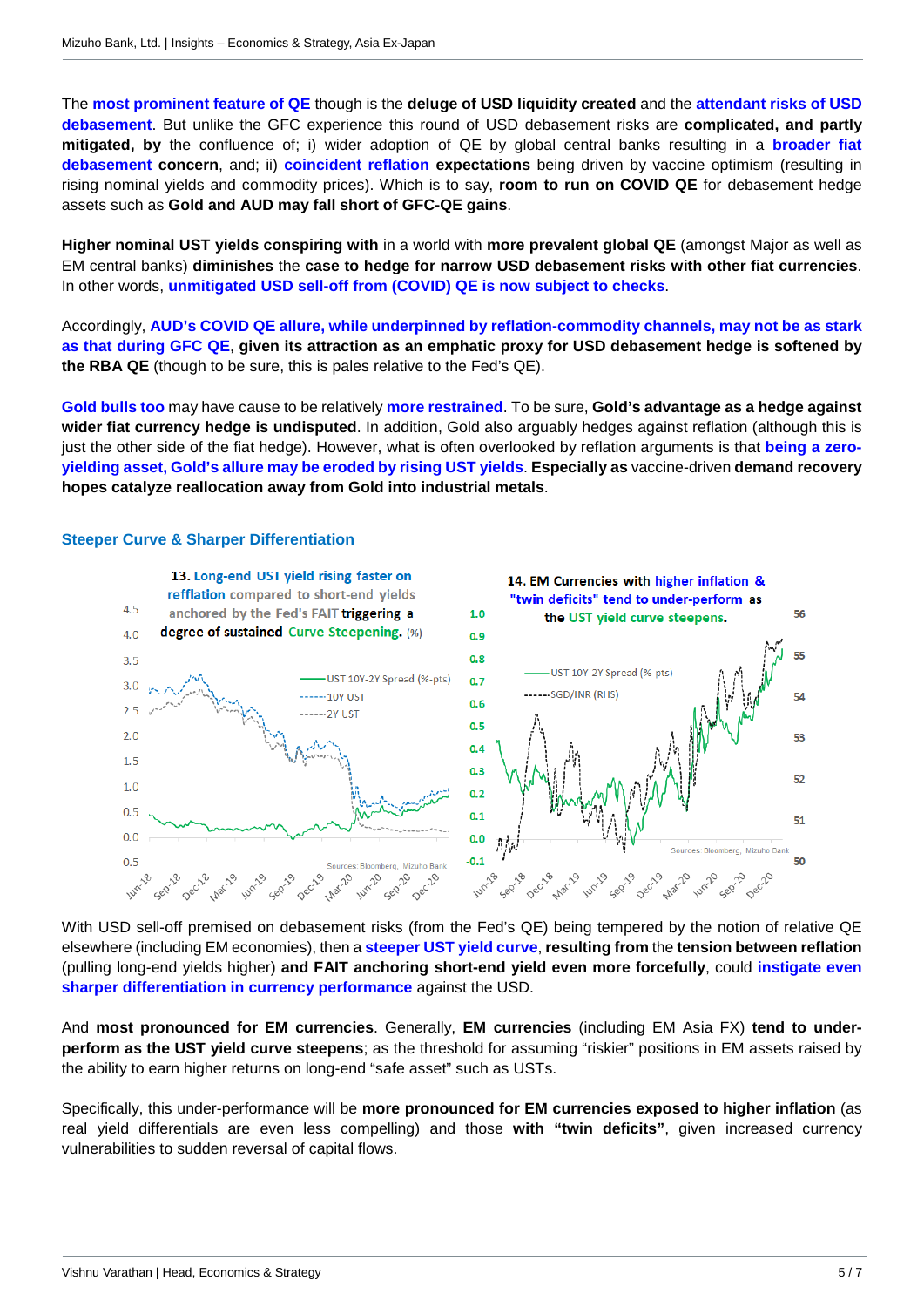# **EM Asia FX: Softer USD Support Subject to Risks**

As such, in EM Asia, **steepening UST yield curve** against a **backdrop of "twin deficit" risks amplified by rising oil prices**, may start to **compromise the performance of INR, IDR and PHP**; *despite in a soft USD climate*.

And **if India's inconveniently elevated inflation does not subside**, **rupee may be the distinct under-performer**. In contrast, SGD may be well-positioned amid low inflation and oil sector gains; especially given Singapore's large *financial sector that stands to benefit from a steeper yield curve alongside post-COVID demand recovery* (although prolonged MAS hold will rein in excess volatility).

As such, on the whole, our **EM Asia FX views**, **while predominantly still driven by the narrative of a softer USD from on-going QE reinforced by firmer CNY**, remains cognisant of, and **subject to; i) risks from abruptly higher UST yields**, *especially* if sustained reflation optimism triggers a *catch-up in real yields*; **ii) re-ordering of C/A advantages post-COVID** amid rising oil/commodity prices and restoration of pre-COVID import patterns; **iii) policy strains** (both monetary and fiscal) impacting recovery momentum as well as macro-stability, **and; iv) political risks** accentuated by the economic/social stress endured during the COVID pandemic.

|         |                 | FX Forecasts Mar 21 Jun 21 Sep 21 Dec 21                                            |             | Mar $22$                    | <b>Jun 22</b> |
|---------|-----------------|-------------------------------------------------------------------------------------|-------------|-----------------------------|---------------|
| USD/CNY |                 | $6.13 - 6.67$ $6.20 - 6.60$ $6.20 - 6.58$ $6.15 - 6.53$ $6.10 - 6.50$ $6.12 - 6.48$ |             |                             |               |
|         |                 | $(6.35)$ $(6.42)$ $(6.40)$ $(6.35)$ $(6.30)$ $(6.32)$                               |             |                             |               |
| USD/INR |                 | 69.8 - 75.9 71.7 - 76.7 71.6 - 76.3 69.7 - 75.2 69.2 - 74.9 68.8 - 75.0             |             |                             |               |
|         |                 | $(72.8)$ $(74.8)$ $(74.0)$ $(73.0)$ $(72.5)$ $(72.0)$                               |             |                             |               |
| USD/KRW | 1040 - 1120     |                                                                                     | 1030 - 1100 | 1010 - 1090 1010 - 1100     |               |
|         |                 | $(1076)$ $(1100)$ $(1060)$ $(1070)$ $(1050)$ $(1050)$                               |             |                             |               |
| USD/SGD |                 | $1.27 - 1.34$ $1.28 - 1.36$ $1.28 - 1.35$ $1.26 - 1.33$ $1.25 - 1.32$ $1.26 - 1.33$ |             |                             |               |
|         | (1.30)          | $(1.32)$ $(1.31)$ $(1.30)$ $(1.28)$                                                 |             |                             | (1.29)        |
| USD/IDR |                 | 13390 - 14500 13640 - 14760 13480 - 14610 13210 - 14320 13310 - 14460 13410 - 14690 |             |                             |               |
|         |                 | $(13800)$ $(14050)$ $(13800)$ $(13650)$ $(13750)$ $(13850)$                         |             |                             |               |
| USD/MYR |                 | 3.75 - 4.16 3.90 - 4.17 3.90 - 4.17 3.80 - 4.08 3.74 - 4.07 3.78 - 4.11             |             |                             |               |
|         |                 | $(3.98)$ $(4.06)$ $(4.02)$ $(3.96)$ $(3.90)$ $(3.94)$                               |             |                             |               |
| USD/PHP |                 | 46.0 - 49.9 46.6 - 49.8 46.2 - 49.1 46.2 - 49.7 45.8 - 49.4 45.5 - 49.5             |             |                             |               |
|         |                 | $(47.9)$ $(48.5)$ $(47.6)$ $(48.2)$ $(47.8)$ $(47.5)$                               |             |                             |               |
| USD/THB |                 | 28.9 - 30.8 29.3 - 31.4 28.4 - 30.4 27.4 - 30.0 28.6 - 30.3 28.8 - 30.7             |             |                             |               |
|         | (29.7)          | $(30.1)$ $(29.6)$ $(29.2)$ $(29.4)$ $(29.6)$                                        |             |                             |               |
| USD/VND |                 | 22500 - 23700 22600 - 23500 22500 - 23400 22500 - 23500 22400 - 23500 22300 - 23500 |             |                             |               |
|         | (23120)         | $(23170)$ $(23000)$ $(23100)$ $(23000)$ $(22950)$                                   |             |                             |               |
| USD/MMK |                 | 1290 - 1360 1320 - 1390 1310 - 1370 1290 - 1350 1280 - 1350 1280 - 1350             |             |                             |               |
|         |                 | $(1320)$ $(1350)$ $(1340)$ $(1330)$ $(1320)$ $(1315)$                               |             |                             |               |
| AUD/USD | $0.738 - 0.830$ | $0.728 - 0.815$ $0.715 - 0.824$ $0.759 - 0.843$                                     |             | 0.768 - 0.843 0.768 - 0.851 |               |
|         | (0.790)         | $(0.765)$ $(0.788)$ $(0.800)$ $(0.805)$                                             |             |                             | (0.810)       |